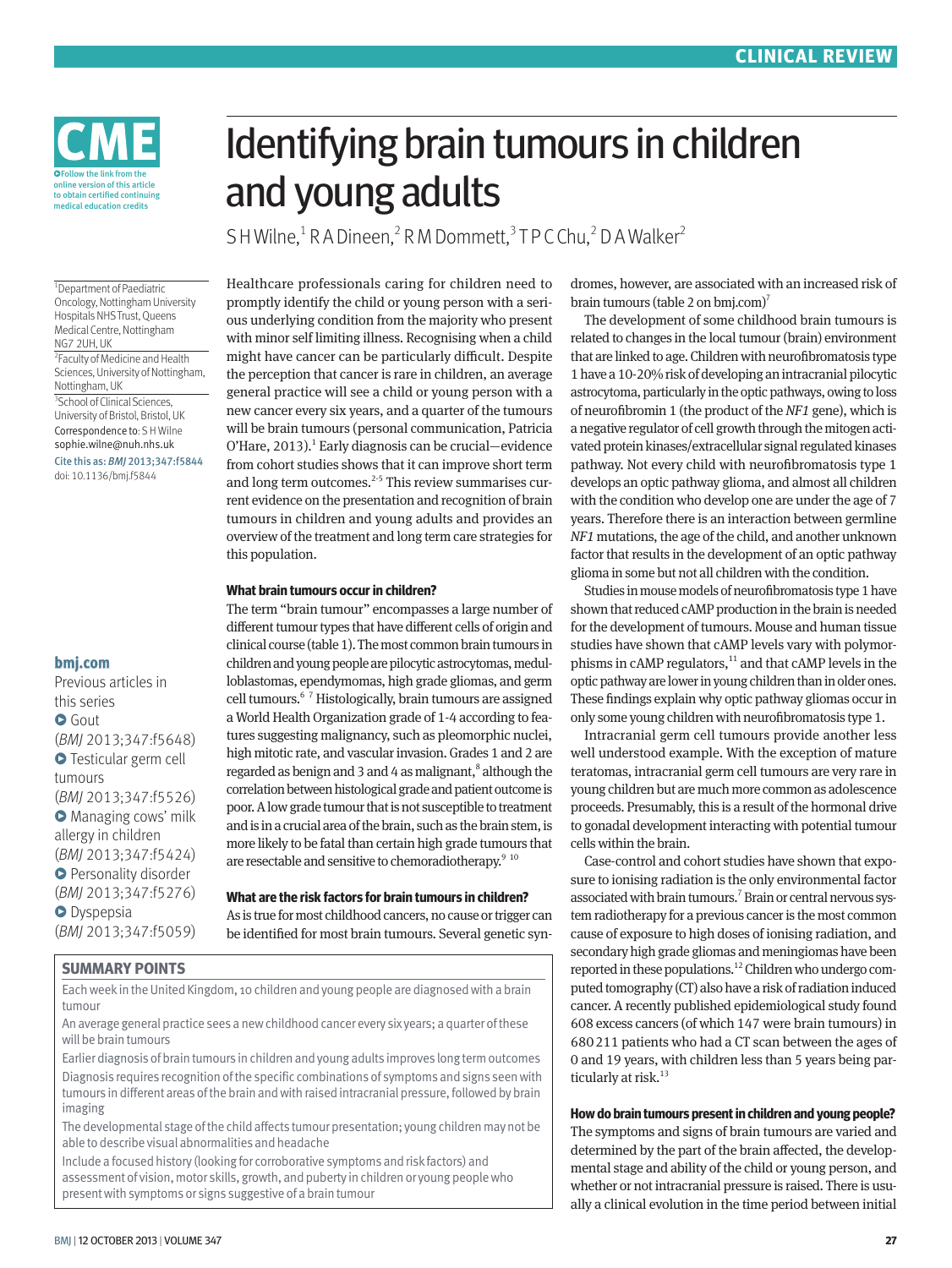### Table 1|Classification of brain tumours that occur in children and young people

| <b>Tumour group</b>                                                                                       | <b>Tumour</b>                               | Location                                                                      | WHO* grade                                                                                                       | Approximate<br>frequency $(\%)$ |
|-----------------------------------------------------------------------------------------------------------|---------------------------------------------|-------------------------------------------------------------------------------|------------------------------------------------------------------------------------------------------------------|---------------------------------|
| Embryonal tumours: arise from<br>transformation of undifferentiated<br>and immature neuroepithelial cells | Medulloblastoma                             | Cerebellum                                                                    | 4                                                                                                                | 20                              |
|                                                                                                           | Central primitive neuroectodermal<br>tumour | Cerebral hemispheres                                                          | 4                                                                                                                | 5                               |
|                                                                                                           | Atypical teratoid or rhabdoid tumour        | Throughout the brain                                                          | 4                                                                                                                |                                 |
| Glial tumours: arise from glial<br>(supporting) cells                                                     | Astrocytoma                                 | Throughout the brain                                                          | Pilocytic astrocytomas: 1; pilomyxoid astrocytomas: 2;<br>anaplastic astrocytomas: 3; glioblastoma multiforme: 4 | 45                              |
|                                                                                                           | Oligodendroglioma                           | Cerebral hemispheres                                                          | Oligodendroglioma: 2; anaplastic oligodendroglioma: 3                                                            | 4                               |
|                                                                                                           | Ependymoma                                  | Throughout the ventricular system                                             | Ependymoma: 2; anaplastic ependymoma: 3                                                                          | 10                              |
|                                                                                                           | Choroid plexus tumours                      | Choroid plexus (within lateral ventricle)                                     | Choroid plexus papilloma: 1; choroid plexus carcinoma:<br>3                                                      | $\overline{2}$                  |
| Neuronal and glioneuronal tumours:<br>arise from nerve cells                                              | Ganglioglioma                               | Throughout the brain                                                          |                                                                                                                  | 3                               |
|                                                                                                           | Dysembryoplastic neuroepithelial<br>tumour  | Cerebral hemispheres                                                          |                                                                                                                  | $\overline{2}$                  |
| Pineal parenchymal tumours: arise<br>from melatonin secreting cells in the<br>pineal glands (pineocytes)  | Pineoblastoma                               | Pineal gland                                                                  | $\overline{2}$                                                                                                   |                                 |
|                                                                                                           | Pineocytoma                                 | Pineal gland                                                                  | 4                                                                                                                |                                 |
| Germ cell tumours: arise from germ<br>cells that have become mislocated<br>during embryonic development   | Germinomas                                  | Throughout the midline brain-for<br>example, pituitary and pineal regions,    | Not included in WHO grading                                                                                      | 4                               |
|                                                                                                           | Teratomas                                   |                                                                               |                                                                                                                  |                                 |
|                                                                                                           | Embryonal carcinoma and yolk sac<br>tumours | hypothalamus, and third ventricle                                             |                                                                                                                  |                                 |
| Other developmental tumours                                                                               | Craniopharyngioma                           | Epithelial tumour of sellar region (arises<br>from Rathke's pouch epithelium) |                                                                                                                  |                                 |
| Meningiomas: arise from meningeal<br>cells<br>$*11110$ $M\alpha$ dd Haalth Organization                   | Meningioma                                  | Throughout the meninges                                                       | Meningioma: 1; atypical meningiomas: 2; anaplastic<br>meningiomas: 3                                             | $\overline{2}$                  |

\*WHO=World Health Organization.

symptom onset and diagnosis. In a retrospective four centre cohort study of 139 children with a brain tumour, an average of one symptom or sign was reported at symptom onset, but this increased to six at the time of diagnosis.<sup>14</sup>

Figure 1 shows the combinations of symptoms and signs at diagnosis caused by tumours developing in different parts of the brain and the frequency with which they occur.15 This information was obtained from a meta-anlysis of the presenting symptoms and signs in 4171 children who were newly diagnosed with a brain tumour. Recognition of these specific combinations of symptoms and signs is an essential step towards diagnosis. Cerebellar tumours present with ataxia, nystagmus, head tilt, and poor coordination (www.youtube.com/watch?v=SwcQ0Tv\_4Vw). At least 75% of cerebellar tumours obstruct the flow of cerebrospinal fluid through the aqueduct and into the fourth ventricle so also present with symptoms and signs of raised intracranial pressure (headache, vomiting, lethargy, increasing head circumference, papilloedema, reduced level of consciousness).

Central brain tumours present with reduced visual acuity and fields, wandering or roving eye movements in young children (owing to loss of visual fixation), and damage to the hypothalamic-pituitary axis. This last feature leads to abnormal pubertal progression (precocious, arrested, or delayed), growth failure, diabetes insipidus, and diencephalic syndrome in young children (emaciation despite normal energy intake). Central tumours may also obstruct the flow of cerebrospinal fluid, leading to symptoms and signs of raised intracranial pressure.

Brain stem tumours present with swallowing difficulties, facial asymmetry and squint (owing to lower cranial nerve damage), hemiplegia, poor coordination, and abnormal gait (owing to long tract involvement). Cerebral hemisphere tumours are least likely to cause neurological signs and often present with focal seizures; they can also cause hemiplegia or a more focal motor weakness.

The developmental stage and ability of the child can also alter the presentation of tumours. For example, at least 20% of midline tumours cause visual impairment owing to compression of the optic chiasm and optic tracts. Older children can recognise that visual loss is abnormal and have the language skills to express this. Younger children lack this ability and are good at navigating familiar environments, so they can develop marked loss before this is recognised. Similarly, raised intracranial pressure causes headache. Older children can describe this, but younger children are often not good at localising pain and don't have the language skills to describe headache; instead, they may appear unsettled, lethargic, or withdrawn. Table 3 shows the most common symptoms and signs of brain tumours in different age groups.

#### Red flag symptoms

Attempts to reduce delays in diagnosis of tumours have identified "red flag" symptoms and signs that trigger referral to a "fast track" investigation and diagnostic service in secondary care. A population based case-control study determined the predicative value of such symptoms and signs in identifying children with a subsequent diagnosis of cancer presenting to primary care.<sup>16</sup> The red flags were taken from National Institute for Health and Care Excellence (NICE) referral guidelines for suspected cancer.<sup>17</sup> Just over a quarter of patients diagnosed as having cancer had any red flag symptom recorded in the previous three months, and a third in the preceding year.

However, red flag symptoms also occurred in children and young people who did not have a tumour (1.4% in three months and 5.4% in 12 months). Occurrence of a red flag symptom or sign increased the likelihood of a cancer diagnosis from 0.35 to 5.5 in 10000 children at three months and from 1.4 to 7.0 in 10000 children over a year. Symptoms and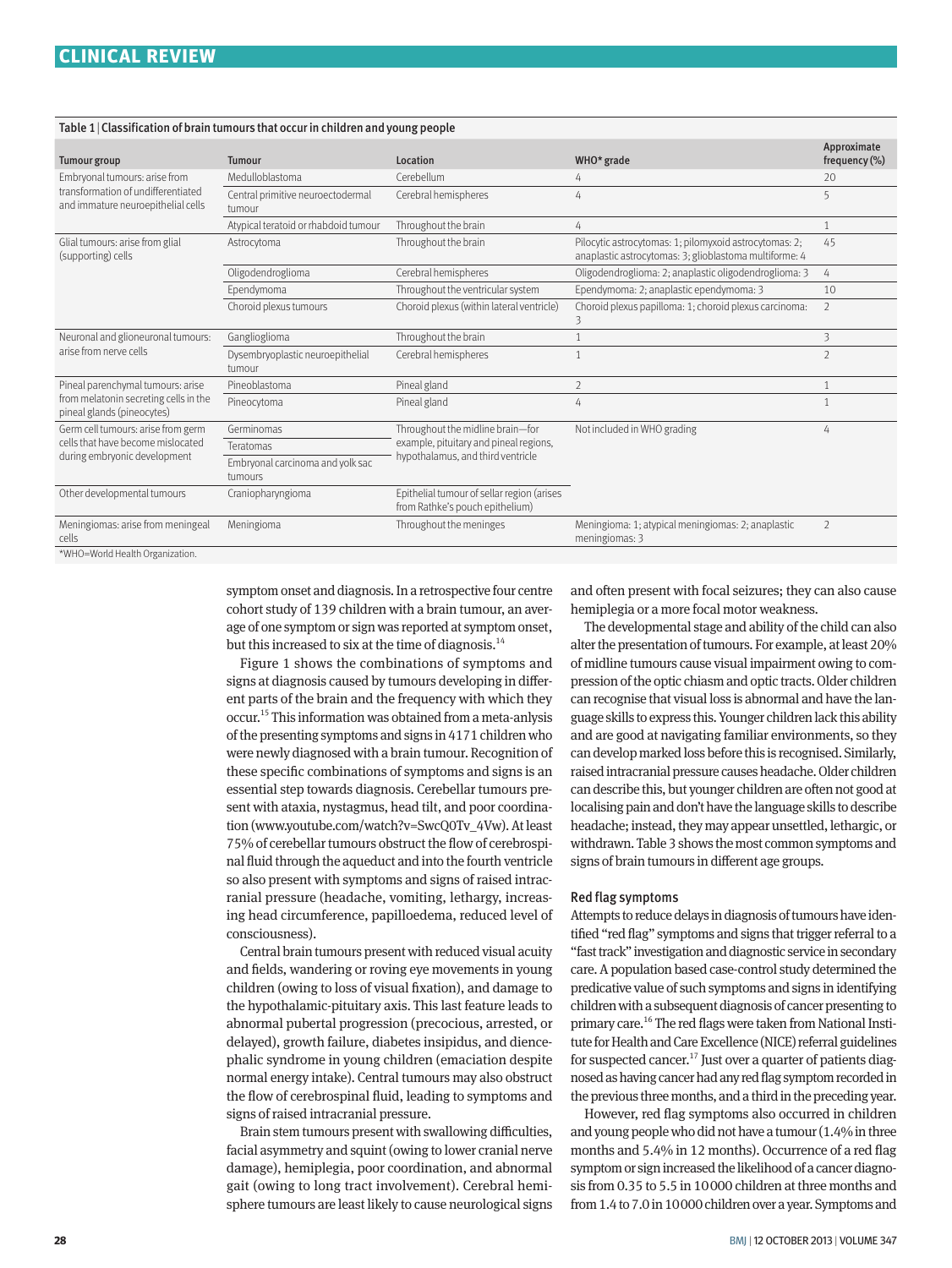# **CLINICAL REVIEW**



Fig 1|Brain tumour presentation according to tumour location. \*Symptom or sign caused by raised intracranial pressure (ICP)

signs with the highest predictive value for brain tumours were abnormal movement, visual symptoms, vomiting, headache, pain, and seizures.

Thus, red flag symptoms and signs do occur in brain tumours, but their lack of specificity limits their usefulness in identifying children and young people requiring rapid brain imaging to diagnose or exclude a brain tumour. Further evidence for this is provided by the routes to diagnosis study of all patients diagnosed as having cancer in England between 2006 and 2008, which found that only 2% of all childhood cancers were diagnosed through a "two week" wait referral.<sup>18</sup>

Cohort and case-control studies have shown an association between frequency of consultation and subsequent tumour diagnosis. The specificity of consultation frequency alone is low, but it is improved if combined with a red flag symptom. For example, of 10000 children attending their GP with visual symptoms within a three month period, six would be diagnosed as having cancer, but if they had consulted on three

| Table 3   Brain tumour presentation according to age*                                         |                                                                                 |                                                    |  |  |  |
|-----------------------------------------------------------------------------------------------|---------------------------------------------------------------------------------|----------------------------------------------------|--|--|--|
| Pre-school (<5 years)                                                                         | Primary school (5-11 years)                                                     | Secondary school (12-18 years)                     |  |  |  |
| Persistent or recurrent vomiting                                                              | Persistent or recurrent headachet                                               | Persistent or recurrent headachet                  |  |  |  |
| Problems with balance, coordination,<br>or walking                                            | Persistent or recurrent vomiting                                                | Persistent or recurrent vomiting                   |  |  |  |
| Abnormal eye movements                                                                        | Problems with balance, coordination,<br>or walking                              | Problems with balance, coordination,<br>or walking |  |  |  |
| Behavioural change (particularly<br>lethargy)                                                 | Abnormal eye movements                                                          | Abnormal eye movements                             |  |  |  |
| Fits or seizures (not with a fever)                                                           | Blurred or double visiont                                                       | Blurred or double visiont                          |  |  |  |
| Abnormal head position such as wry<br>neck, head tilt, or persistent stiff neck               | Behavioural change                                                              | Behavioural change                                 |  |  |  |
| Progressively increasing head<br>circumferencet                                               | Fits or seizures                                                                | Fits or seizures                                   |  |  |  |
|                                                                                               | Abnormal head position such as wry<br>neck, head tilt, or persistent stiff neck | Delayed or arrested puberty, slow<br>growtht       |  |  |  |
| *Based on a systematic review, <sup>15</sup> combined with clinical expertise and experience. |                                                                                 |                                                    |  |  |  |
| †Symptoms that differ according to age group.                                                 |                                                                                 |                                                    |  |  |  |

BMJ | 12 OCTOBER 2013 | VOLUME 347 **29**

or more occasions (for any reason), this number increases to 23.19 Referral should therefore be carefully considered for children with repeated consultations and a red flag symptom.

#### **What should I do if I suspect a brain tumour?**

Include a brain tumour in the (often very wide) differential diagnosis of any child or young person presenting with the symptoms and signs shown in fig 1. Their presence should trigger a focused history (including family history and any predisposing genetic factors) and examination to look for corroborative findings (particularly the symptom and sign clusters associated with tumours in specific locations). Include motor and visual assessment, pubertal staging, and comparison of the child's height and weight with previous growth and age appropriate norms in the examination. It can be difficult to assess the visual function of pre-school children, so if necessary refer them to community optometry or ophthalmology. Children who present with symptoms of critical raised intracranial pressure (persistent headache and vomiting, confusion, drowsiness, reduced consciousness level) require urgent imaging of the central nervous system so, if in primary care, refer them the same day to local paediatric services.

The much harder management decision in both primary and secondary care is for children who appear reasonably well at assessment but who have a symptom or sign that could be caused by a brain tumour. In this situation, the clinician must decide whether no further action is needed and the family can be reassured; whether a period of watchful waiting and subsequent review is needed; or whether symptoms, signs, and additional examination findings are specific enough to merit referral for secondary care review or imaging.

A short period of watchful waiting can be helpful because symptoms and signs often evolve with time in children with brain tumours. Brain tumours however can progress rapidly, so review children who present with headache within four